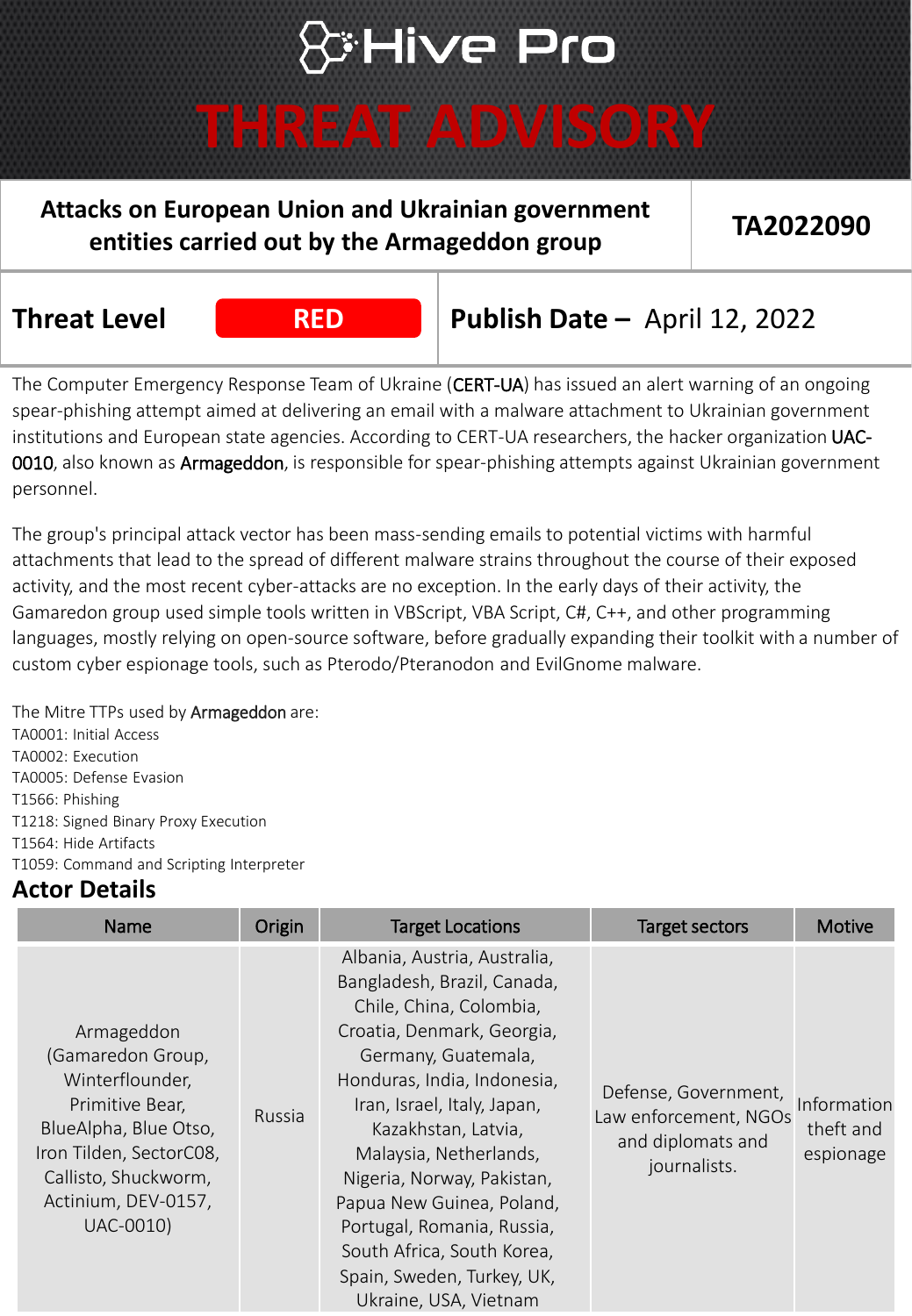# **& Hive Pro THREAT ADVISORY**

#### **Indicators of Compromise (IoCs)**

| <b>Type</b>    | Value                                                                                                                                                                                                                                                                                                                                                                                                                                                                                                                                                                                                                                                                                                                                                                                                                                                                                                                                                                                                                                                                                                                                                                                                                                                                                                                                                                                                                                                                                                                                                                                                                                                                                                                                                                                    |
|----------------|------------------------------------------------------------------------------------------------------------------------------------------------------------------------------------------------------------------------------------------------------------------------------------------------------------------------------------------------------------------------------------------------------------------------------------------------------------------------------------------------------------------------------------------------------------------------------------------------------------------------------------------------------------------------------------------------------------------------------------------------------------------------------------------------------------------------------------------------------------------------------------------------------------------------------------------------------------------------------------------------------------------------------------------------------------------------------------------------------------------------------------------------------------------------------------------------------------------------------------------------------------------------------------------------------------------------------------------------------------------------------------------------------------------------------------------------------------------------------------------------------------------------------------------------------------------------------------------------------------------------------------------------------------------------------------------------------------------------------------------------------------------------------------------|
| <b>SHA-256</b> | 69366a4e652041c78c2cc267288a4c4bb0d4eece4074adda82eecd11d9dcf08d,<br>945d49d58d2d3041aad9445487f01a13d863cf8e76151e9a5008615175f7e52e,<br>208fc38faf5a2267d837971b48889e855c0edc164c0b2edefff08d0782ccf1bb,<br>890f25ee7cfb2931536ee3e12fb75ce3f0be21ec03bdfdb38dc688db06e07198,<br>de4040a631b95044e08797837e2143c64ef7c6b981547a9220f8ed7b40701ef9,<br>b73314087130fe98896add3430787744de7310d3342b219bd668cdce79368f91,<br>596acbbfd7bc54dcc06123b7adfb7337f8ceab736004ce930d8286c8914b8e25,<br>fa7bbc46a7b062a5828380b7c70a67cb47ba10c2ef127fd2348647313f65aa11,<br>7052cef3936c29707da0dd0d4696863b63971eefa1b0e7db611df2ce26b73f50,<br>8f429996f5be9d59d86ba4346de535a25b9a2c3e89cf2e29dbc053d13ae99269,<br>ae3fabbbb2e2297e31435b7a57c486f0eaf0f01738da8d0ab68214dc92373666,<br>cf7570cbbca779c755729484792208900a89564669785cb26e88442278ac52b2,<br>0b63f6e7621421de9968d46de243ef769a343b61597816615222387c45df80ae,<br>303abc6d8ab41cb00e3e7a2165ecc1e7fb4377ba46a9f4213a05f764567182e5,<br>a0a39c06f56d63b9d37f7e72c24ec0768fe0aff497870ef879d7ae813d84bf1e,<br>09472d6bfb1c142a3b02f73175254a5e961f91e792dc9b347b099944bcfeab6f,<br>69366a4e652041c78c2cc267288a4c4bb0d4eece4074adda82eecd11d9dcf08d,<br>945d49d58d2d3041aad9445487f01a13d863cf8e76151e9a5008615175f7e52e,<br>208fc38faf5a2267d837971b48889e855c0edc164c0b2edefff08d0782ccf1bb,<br>890f25ee7cfb2931536ee3e12fb75ce3f0be21ec03bdfdb38dc688db06e07198,<br>de4040a631b95044e08797837e2143c64ef7c6b981547a9220f8ed7b40701ef9,<br>ad03c5f2add8c629f4294b2a7df440cbae213f466e18f98af66db0b82a4e4142,<br>452a89dd1c760881e0066a5f6c0fc7b5f936a90a197859a4f3ee74b39f705da0,<br>ded51c96d161e9ac22782d7f9df37fe4816eae13be9369f9c8630ee706de53e1,<br>baae0ac6b3873dfdec2587dcddfaf1a327aadf77f7fea6a1532960f31e3dd240 |
| <b>IPs</b>     | 194 [.] 58,121,198<br>194 [.] 180,174,105<br>149 [.] 248.13.58<br>66 [.] 175,219,231<br>194 [.] 38.21.12<br>194 [.] 58.104.86                                                                                                                                                                                                                                                                                                                                                                                                                                                                                                                                                                                                                                                                                                                                                                                                                                                                                                                                                                                                                                                                                                                                                                                                                                                                                                                                                                                                                                                                                                                                                                                                                                                            |
| URLs           | jokotras [.] ru<br>tiloraso [.] ru<br>milotrad [.] ru<br>potrakit [.] ru<br>tortunas [.] ru<br>hxxp: // jokotras [.] ru / su / faicon.ico<br>hxxp: // prefer [.] jokotras.ru/hear/nephew/su<br>hxxp: // tiloraso [.] ru / get.php<br>hxxp: // tiloraso [.] ru / index.php<br>vadim_melnik88 @ i [.] ua<br>hxxps: // military-ukraine [.] site / Necessary_military_assistance.rar<br>hxxp: // military-ukraine [.] site / Assistance.rar<br>hxxp: // military-ukraine [.] online / predicate / images / favicon.ico<br>hxxp: // military-ukraine [.] online / headstone / images / favicon.ico<br>hxxp: //co87972.tmweb [.] ru / select / guarded / favicon.ico<br>hxxp: //co87972.tmweb [.] ru / intent / quick / favicon.ico<br>hxxp: //co87972.tmweb [.] ru / seeing / network / favicon.ico<br>military-ukraine [.] site                                                                                                                                                                                                                                                                                                                                                                                                                                                                                                                                                                                                                                                                                                                                                                                                                                                                                                                                                             |